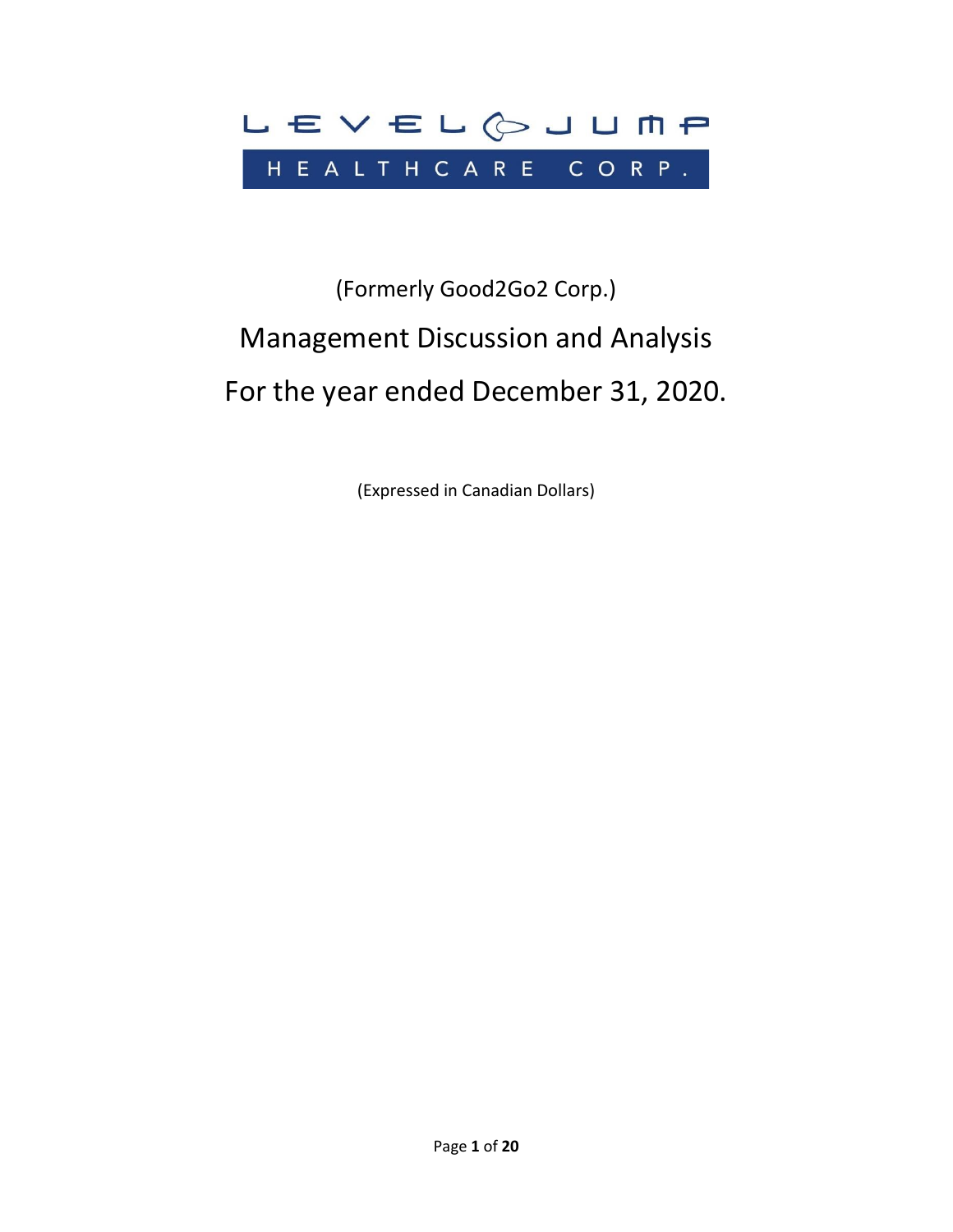# FORWARD LOOKING STATEMENTS

This MD&A contains certain statements that may constitute "forward‐looking statements". Forward‐ looking statements include but are not limited to, statements regarding future anticipated business developments and the timing thereof, regulatory compliance, sufficiency of working capital, and business and financing plans. Forward-looking statements are based on the beliefs, estimates and opinions of the Company's management on the date the statements are made, and they involve several material risks and uncertainties. Although the Company believes that such statements are reasonable, it can give no assurance that such expectations will prove to be correct. Forward-looking statements are typically identified by words such as: believe, expect, anticipate, intend, estimate, postulate, and similar expressions, or which by their nature refer to future events. The Company cautions investors that any forward‐looking statements by the Company are not guarantees of future performance, and that actual results may differ materially from those in forward looking statements as a result of various factors, including, but not limited to, the Company's ability to continue its projected growth, to raise the necessary capital or to be fully able to implement its business strategies.

The Company has based the forward-looking statements largely on the Company's current expectations, estimates, assumptions, and projections about future events and financial and other trends that the Company believes, as of the date of such statements, may affect its business, financial condition, and results of operations. Such expectations, estimates, assumptions, and projections, many of which are beyond the Company's control, include, but are not limited to: management's expectations regarding the future business, objectives and, operations of the Company; the Company's anticipated cash needs and the need for additional financing; the Company's ability to successfully complete future financings; the acceptance by the marketplace of new technologies and solutions; the Company's expectations regarding its competitive position; the Company's expectations regarding regulatory developments and the impact of the regulatory environment in which the Company operates; the Company's ability to attract and retain qualified management personnel and key employees; and anticipated trends and challenges in the Company's business and the markets in which it operates. Assumptions underlying the Company's working capital requirements are based on management's experience with other public companies.

Forward-looking statements regarding treatment by governmental authorities assumes no material change in regulations, policies, or the application of the same by such authorities. Readers are cautioned not to place undue reliance on these forward-looking statements, which speak only as of the date the statements were made, and readers are advised to consider such forward-looking statements with the risks set forth.

The following Management's Discussion and Analysis ("MD&A") of Leveljump should be read in conjunction with the Company's Audited Consolidated Financial Statements for the year ended December 31, 2020 together with notes thereto (the "Financial Statements"). The Company's Audited Consolidated Financial Statements for the year ended December 31, 2020, have been prepared in accordance with International Financial Reporting Standards ("IFRS"), as issued by the International Accounting Standards Board ("IASB") and interpretations issued by the IFRS Interpretations Committee ("IFRIC"). All amounts herein are presented in Canadian dollars, unless otherwise noted. This Management's Discussion and Analysis is dated April 15, 2020 and has been approved by the Board of Directors of the Company.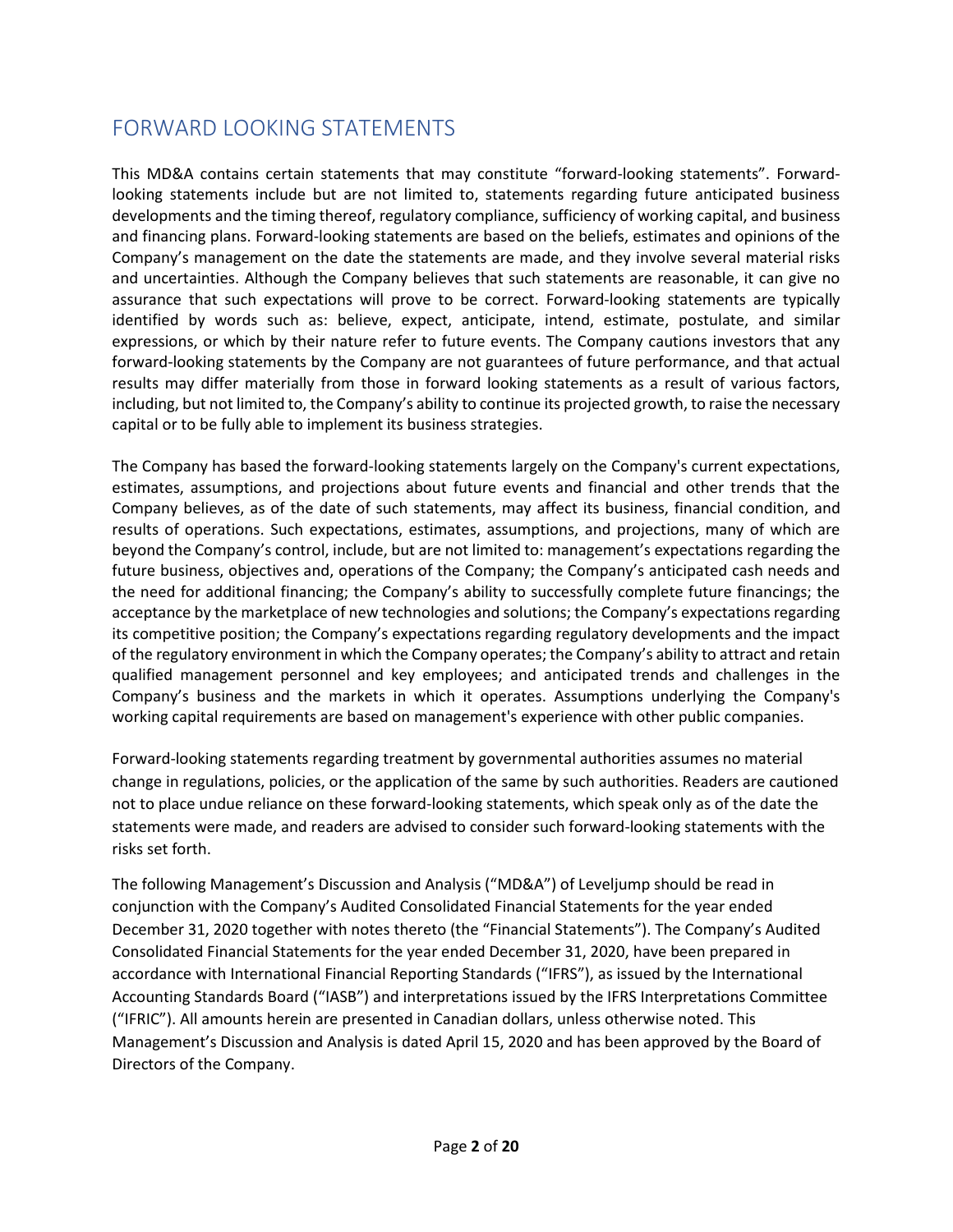The Company's Audited Consolidated Financial Statements and its Annual Information Form are available on SEDAR a[t www.sedar.com](http://www.sedar.com/)

# OVERALL PERFORMANCE

# Summary of Business

Leveljump Healthcare Corp. was incorporated as Good2Go2 Corp., ("G2G2") under the Canada Business Corporations Act on March 21, 2019 ("Jump" or the "Company"). The Company's registered head office is 304-85 Scarsdale Rd., Toronto, ON, Canada M3B 2R2. The Company's website is www.leveljumphealthcare.com.

The Company's principal business activity is providing teleradiology services through its subsidiary Canadian Teleradiology Services, Inc. ("CTS"). Teleradiology is the process of providing remote off site reading of radiology scans such as CT, MRI, US, and X-ray. Hospital staff scan their emergency room patients, then page the Company's radiologist on call, who can then remotely view, via secured server, the images and diagnose the patient and provide a report back to the hospital.

Teleradiology is the next level of patient care that assists small urban and rural hospitals to connect with 24/7 care, ensuring their communities receive the same care that large urban hospitals receive.

# Qualifying Transaction

Prior to December 2020, the Company was classified as a Capital Pool Corporation, as defined in Policy 2.4 of the TSX Venture Exchange (the "Exchange"). The principal business of the Company was the identification and evaluation of assets or businesses with a view to completing a Qualifying Transaction ("QT").

On December 4, 2020, the Company filed Articles of Amendment to consolidate its common shares at a ratio of 1:1.8 and changed its name to Leveljump Healthcare Corp., and on December 7, 2020, the Company closed its business combination involving CTS, as the QT of the Company (see Reverse Take-Over Note 5 in the Financial Statements for the year ended December 31, 2020).

# Results for Fiscal 2020

Company operations were strong in 2020. It was a challenging year for many industries. The Company was still able to increase its revenue from 2019. Revenues were \$5.455 million up from \$5.37 million the year before. The Company believes this is a strong sign of the durability of the Company's business and evidence of the long-term demand for our services.

CTS did experience some business downturn due to COVID-19. In the spring of 2020, many hospitals shut down elective procedures, which do make up some of the Company's business, and the general population was not visiting hospital emergency rooms in their usual quantities. Management believes this affected business over the course of a few months in 2020 during the end of the first quarter and beginning of the second quarter. In the third quarter in fourth quarters, business was strong. If not for government shutdowns due to COVID-19 the Company believes that revenues would have approached \$5.9 million.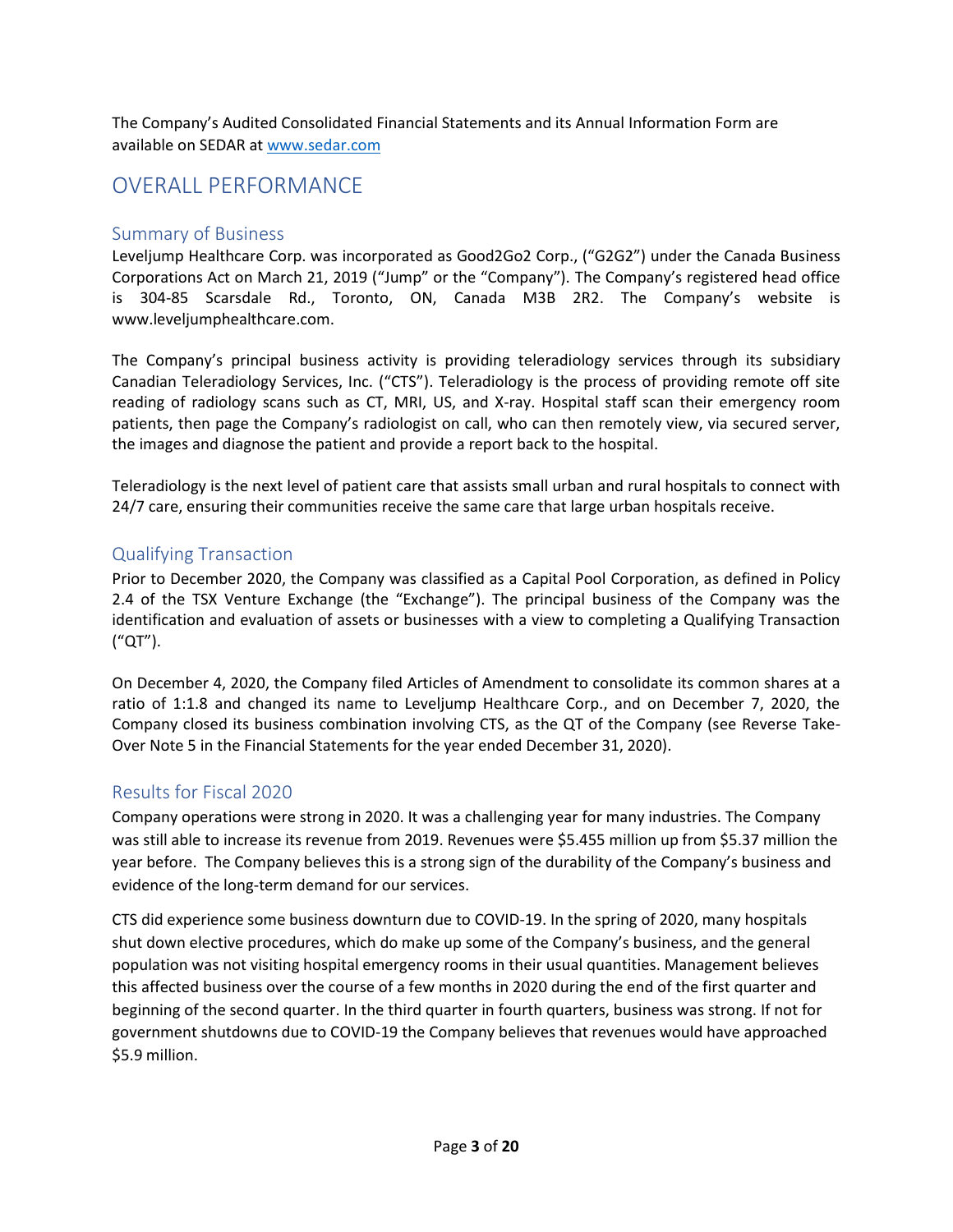During the year Management took advantage of government programs that were available including some wage subsidies during March, April and May and CEBA loans, as well as deferring some overhead costs, such as rent. By the fourth quarter of 2020, the Company had repaid any rent deferrals and other expenses it had deferred and was again operating at full capacity. The fact that Company operations do not require a lot of overhead expenses, particularly in terms of office space, coupled with the fact that Company services were already being provided via teleradiology enabled the Company to respond quickly to any COVID-19 related business issues.

Despite COVID-19 the Company was able to accomplish a number of goals for the year including going public via the QT onto the TSX Venture Exchange, an approximate \$4.4 million capital raise concurrent with the QT, buying out the Royalty on Company revenues to improve monthly cashflow, retirement of most remaining debt, and increasing our gross margins with a number of clients.

# Industry Events and Trends

Due to the events surrounding the outbreak of COVID-19, healthcare delivery services were at the forefront of the news and a hot button topic during the year. A lot of focus was put on the emergence of Telehealth operations (providing health care remotely). For the Company this is an ideal environment as the Company was already providing services in this manner to our hospital clients by allowing doctors to provide patient care without having to have the doctor attend at the hospital.

The Company believes that there is more acceptance now for telehealth work, than prior to the COVID-19 outbreak, and that ultimately this will enhance and improve our ability to acquire new contracts with hospitals. Key hospital decision makers such as department heads, radiologists, and hospital CEOs are now seeing the benefits of ensuring an uninterrupted flow of patient care via telehealth.

Management believes that hospitals and the healthcare industry will be looking for further ways to capitalize on the benefits of remote healthcare. This trend will continue at a fast pace. Healthcare companies that can capitalize on it will be served best.

The pandemic has also brought to light a general interest and concerns to the necessity of health care. The importance of taking care of oneself and specifically for Leveljump, the importance of diagnostic imaging. Regardless of the economic struggles that may exist, or other societal circumstances, the fact that medical imaging is important for optimal patient care outcomes.

# Outlook for 2021

Management believes that the outlook for the Company for 2021 is strong based on a number of factors, including but not limited to, the increased demand for remote healthcare, and the general populations attitude shift to accepting the idea of telehealth services.

The Companies has some cash resources with nearly no debt, strong demand for Company services and is increasing margins.

The Company has adjusted its business model slightly, to increase its gross margins. This process began in the third quarter of 2020 and accelerating and is expected to be fully implemented sometime in early 2022.

The Company is experiencing additional scoping calls for new clients in the first quarter of 2021, along with a new client onboarded in March 2021. Marketing activities are now expanding outside of Ontario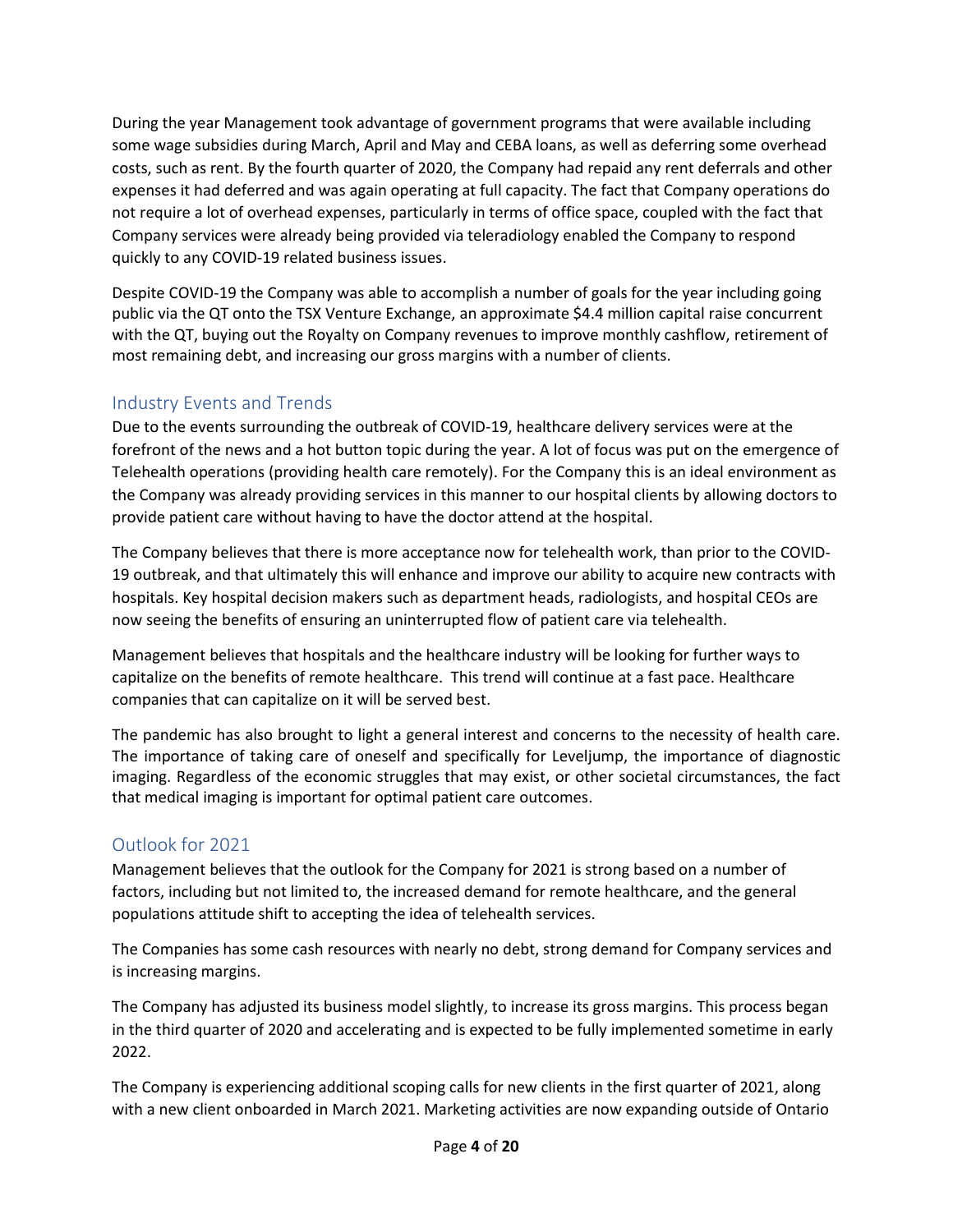right across Canada. The Company is also changing its main software provider, which will once complete will reduce operating costs and improve margins.

At the beginning of 2021, the Company hired a full-time Sales and Marketing Director who specializes in hospital software products and services. The focus of this role going forward is to expand CTS services.

While the Company plans to take advantage of organic growth and new client hospital contracts, it will also be looking at acquisitions that may be of strategic importance. Management believes that there is an opportunity for the Company to acquire profitable imaging centres in Canada in 2021.

The Company will also devote some time through its Leveljump Technologies subsidiary towards finding suitable products and services that fit within the Company business plans and that will impact the provision of healthcare in the future.

# Financing and Share Issuances (See Notes 5, 11,12,13 in Financial Statements)

In conjunction with the QT the Company bought out the Royalty to Flow Capital Corp. for \$2,000,000.

During the year ended December 31, 2020, the Company issued 8,700,511 common shares for cash of \$2,679,758 and 30,302,618 shares as part of the QT. In addition, as part of the QT the Company issued 10,061,622 warrants to purchase a share of common stock each at \$0.50 with an expiry of 3 years. As part of this transaction the Company recognized Listing Expenses on its Financial Statements of \$8,749,541.

During the year the Company also issued 3,965,000 options to management, directors and consultants at various prices and maturities.

# SELECTED ANNUAL INFORMATION

|                                                   |                  | December 31, 2020 December 31, 2019 |
|---------------------------------------------------|------------------|-------------------------------------|
| <b>Total revenue</b>                              | \$5,455,840      | \$5,372,820                         |
| <b>Gross margin</b>                               | \$1,041,752      | \$1,036,766                         |
| Net income (loss) and comprehensive income (loss) | \$(11, 563, 042) | \$105,974                           |
| Income (loss) per share -basic and diluted        | \$(4.36)         | \$858                               |
| <b>Total assets</b>                               | \$1,967,399      | \$705,447                           |
| Total long-term debt                              | \$86,585         | \$60,697                            |

# December 31, 2020

For the year ended December 31, 2020, total revenue was higher by \$83,020 to \$5,455,840 compared to total revenue of \$5,372,820 for the year ended December 31, 2019. The primary increase in revenue during the current period was attributed to the increased utilization of the Company's teleradiology services to client hospitals and clinics because of increased patient volume and the need for faster response times. During 2020 the Company dealt with the provincial government of Ontario closing hospitals and elective patient visits periodically throughout the year. The impact on revenues during 2020 was approximately \$450,000 as estimated by Company management.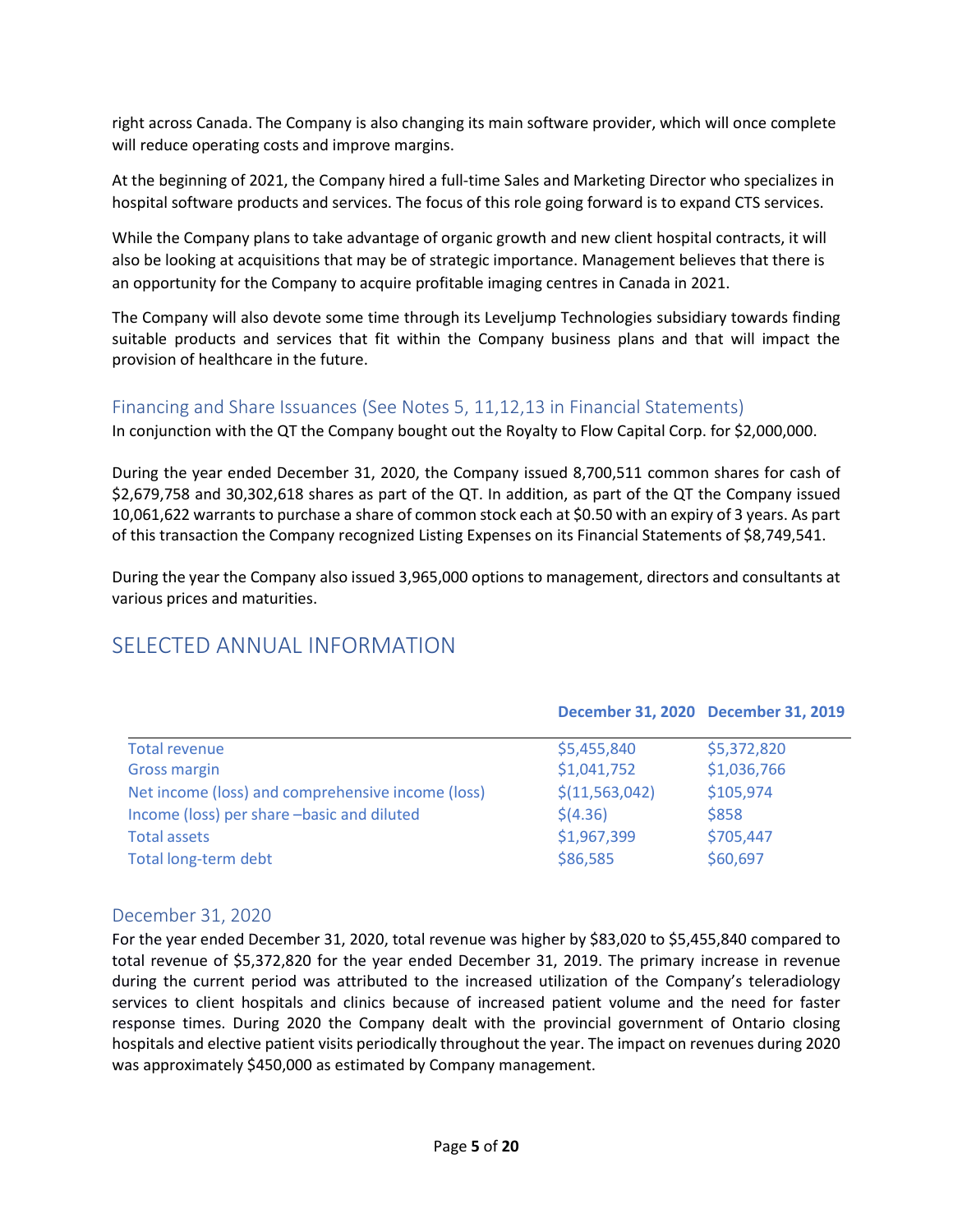Total cost of sales for 2020 was \$4,414,089 as compared to \$4,336,054 in 2019. Cost of sales included reading fees, medical images archiving, internet connectivity, radiologists, and medical director expenses. Higher cost of sales experienced during fiscal 2020, was primarily a result of increased operations due to higher demand for the Company's services.

As a result of the above, during the twelve-month period ending December 31, 2020, gross margin increased by \$4,986 to \$1,041,752 versus gross margin of \$1,036,766 for the same twelve-month period in 2019.

Total operating expenses for the year ended December 31, 2020, were \$1,070,342, higher by \$319,581 when compared to total expenses of \$750,761 for the year ended December 31, 2019. The primary factors for the increase in operating expenses during 2020 was an increase in professional fees of \$224,094, an increase in salaries and wages of \$169,845, an increase of general and administrative expenses of \$107,427 and an increase of \$67,603 in stock-based compensation. The increases in operating expenses during 2020, were partially offset by the elimination of management fees, computer equipment impairment and bad debt expense.

In December 2020, the Company completed a QT with CTS which resulted in listing expenses of \$8,749,541.

In conjunction with the QT the Company bought out the Royalty to Flow Capital Corp. for \$2,000,000.

As a result of the above factors, the Company recorded a net loss and comprehensive loss for the year ended December 31, 2020, of \$11,563,042 as compared to a comprehensive income of \$105,974 for the year ended December 31, 2019. The comprehensive loss per share- basic and diluted for the year ended December 31, 2020 was \$4.36 compared to a comprehensive income per share-basic and diluted of \$858 for the comparable twelve-month period in 2019.

For the current year 2020, total assets were \$1,967,399 compared to total assets of \$708,447 on December 31, 2019. The increase in the current period total assets is primarily attributed to the concurrent financing completed with the QT which resulted in an increase of \$905,546 in the amount cash and cash equivalents, an increase in prepaid expenses and deposits of \$358,578, as well as an increase in accounts receivable of \$46,180. These increases experienced during fiscal 2020 were partially offset by the elimination of the due from parent company which resulted in a decrease of \$92,496.

Total long-term debt as of December 31, 2020 was \$86,585, compared to total long-term debt of \$60,697 as of December 31, 2019.

# DISCUSSION OF OPERATIONS

# REVENUES

### Teleradiology

For the year ended December 31, 2020, the Company's teleradiology revenue was \$5,354,901 representing an increase of \$112,155 compared to teleradiology revenue for 2019 of \$5,242,746. The primary increase in revenue during the current period wasattributed to the increased utilization of the Company's teleradiology services to client hospitals and clinics because of increased patient volume.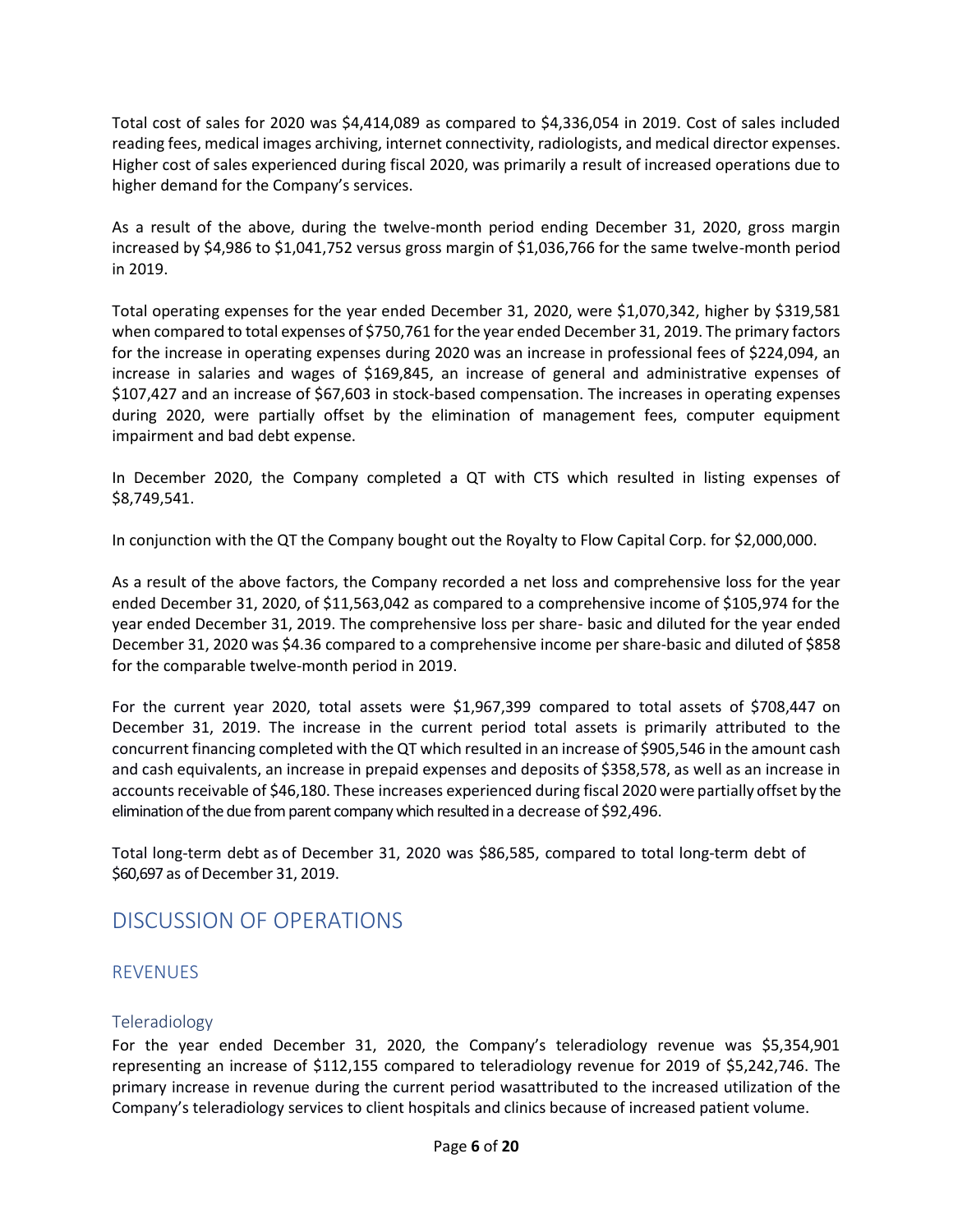### Admin and Other

For the year ended December 31, 2020, the Company's admin and sublease revenue decreased by \$29,447 to \$100,627 versus admin and sublease revenue of \$130,074 for the year ended December 31, 2019. The decrease experienced during fiscal 2020, was mainly a result of accounts payable that was recaptured into revenue in 2019 and the decrease in revenues was partially offset in 2020 by new revenues charged to clients for the new PACS software setups.

# TOTAL REVENUE

Total revenue for the year ended December 31, 2020, was \$5,455,840 up \$83,020 compared to total revenue of \$5,372,820 for the year ended December 31, 2019. The increase in total revenue during fiscal 2020, is primarily a result of the increased teleradiology revenue.

# COST OF SALES

### Radiologist Reading Fees

For the year ended December 31, 2020, the Company's reading fees totaled \$4,285,897 higher by \$78,234 compared to reading fees of \$4,207,663 for the year ended December 31, 2019. The increase in reading fees during the current year is a result of increased radiologist services provided due to increased demand for the Company's services.

### Medical Imaging Software

Medical images archiving costs for the year ended December 31, 2020, were \$67,611 a decrease of \$2,598 compared to medical images archiving costs of \$70,209 for the previous year in 2019.

### Internet Connectivity

For the year ended December 31, 2020, the Company's internet connectivity costs decreased by \$7,942 to \$13,440 for the year ended December 31, 2019.

### Medical Director Expenses

For the year ended December 31, 2020, the Company incurred lead radiologist and medical director expense of \$47,140 which was higher by \$10,340 compared to \$36,800 for the same twelve-month period in 2019. The increased lead radiologist and medical director expense was a result of an increased number of clients for the Company during current year.

### TOTAL COST OF SALES

Total cost of sales for the year 2020 were \$4,414,089, compared to \$4,336,054 for the year ended December 31, 2019, and included reading fees, medical image archiving,internet connectivity, radiologists, and medical director expenses. Higher total cost of sales experienced during fiscal 2020 were primarily attributed to increased reading fees as result of the increased operationsand increased demand for the Company.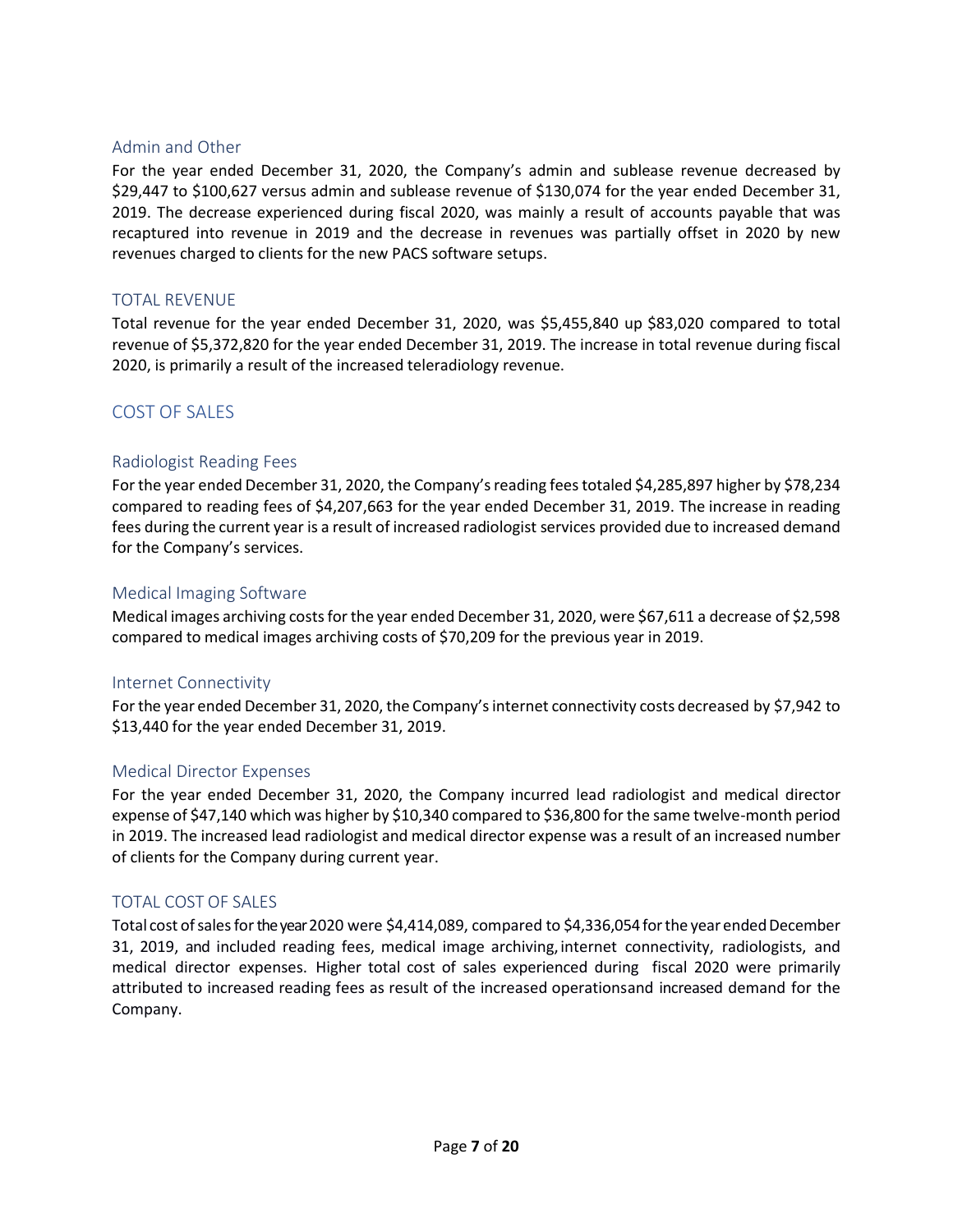### GROSS PROFIT

As a result of the above revenues net of cost of sales, the Company's gross margin increased by \$4,986 to \$1,041,752 during the twelve-month period ending December 31, 2020, versus a gross margin of \$1,036,766 for the same twelve-month period in 2019.

### **EXPENSES**

### Salaries and Wages

For the year ended December 31, 2020, the Company recorded salaries and wages of \$513,197, compared to salaries and wages of \$343,352 for the year ended December 31, 2019. The increase in salaries and wages during fiscal 2020, was primarily attributed to the addition of administrative personnel being paid directly through the Company. The increase to salaries and wages were partially offset by the elimination of management fees.

### Depreciation and Amortization

For the year ended December 31, 2020, depreciation and amortization costs were \$32,730 versus \$59,620 forthe same twelve-month period in 2019. The decrease in depreciation and amortization costs for fiscal 2020 was attributed to a decrease in the Company's office space lease.

### General and Administrative

General and administrative costs totaled \$157,363 up by \$107,427 for the year ended December 31, 2020, compared to general and administrative costs of \$49,936 for the twelve-month period in 2019. The Company experienced a rise in general and administrative costs during fiscal 2020 because of its change in PACS imaging software systems, additional dues and subscriptions for new computer services and investment advisor awareness consultants related to the Company going public.

### Professional Fees

For the year ended December 31, 2020, the Company recorded professional fees of \$51,608 which was an increase of \$12,956 compared to \$38,652 for the year ended December 31, 2019.The increase in professional fees for the year ended December 31, 2020, was primarily attributed to increased audit and legal costs.

### Professional Fees Related to the RTO

In 2020 the Company had \$211,138 in Legal, Accounting and Exchange fees that were all directly related to the QT. In 2019 these amounts were \$nil.

### Premises Rental

For the year ended December 31, 2020, the Company incurred premises rental costs of \$10,615 which were down \$24,891 compared to premises rental costs of \$35,596 for the year ended December 31,2019. The decrease in premises rentals costs were attributed to a reduction in rent costs after the Company moved its offices and the implementation of IFRS 16 and the new on-balance sheetaccounting treatment for the Company's computer and premises rental leases.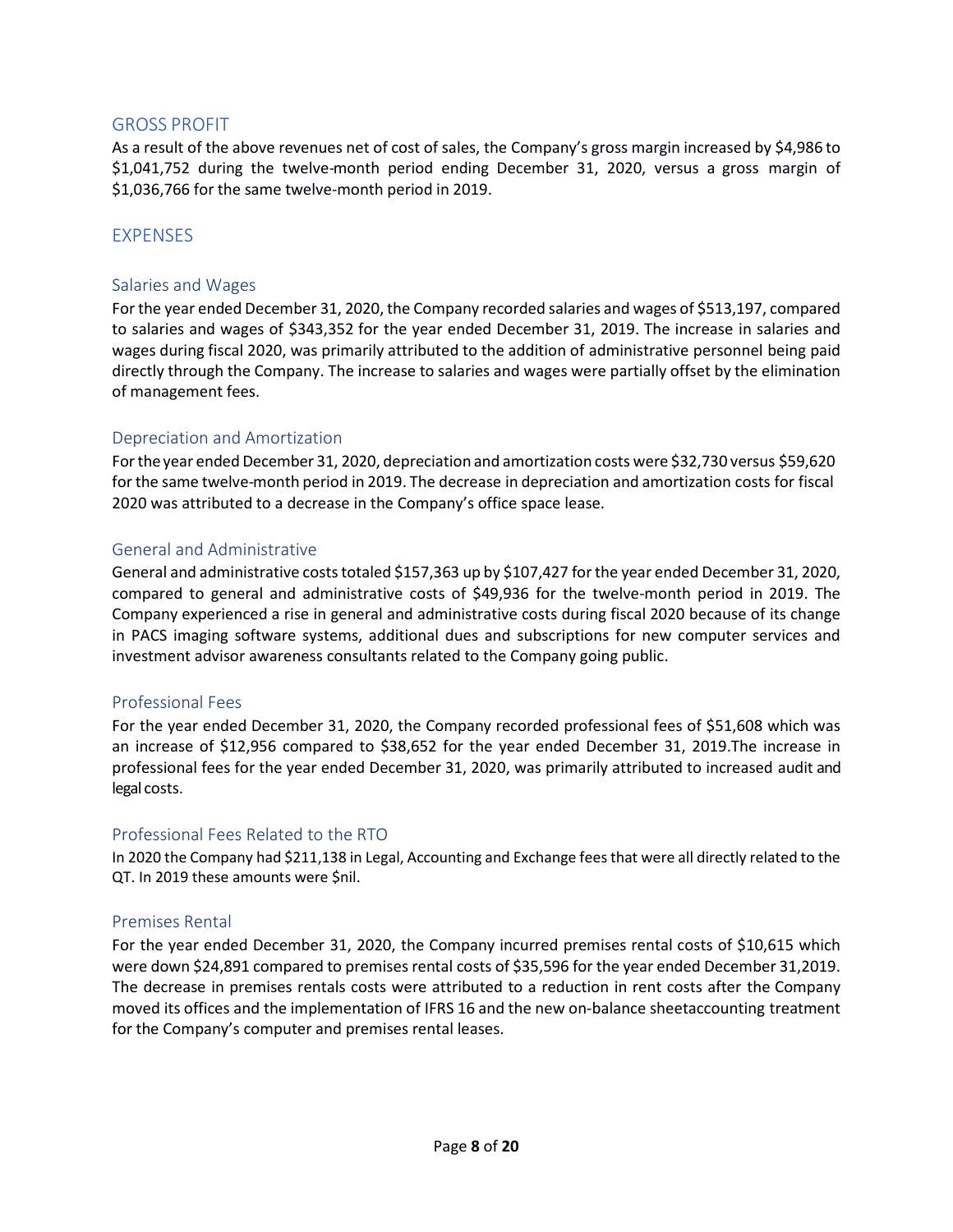### Stock Based Compensation

The Company incurred \$67,603 in 2020 in share-based compensation expense in the fourth quarter for the issue of options to directors, employees, and consultants.

#### Insurance

Insurance expense for the year ended December 31, 2020, was up by \$5,266 to \$26,087 compared to insurance expense of \$20,821 during fiscal 2019. The increase experienced during fiscal 2020 was related to an increase in insurance rates.

### Management Fees

For the year ended December 31, 2020, the Company did not have any management fees compared to management fees of \$156,582 for the same twelve- month period in 2019. During the second quarter of 2019 the Company terminated its management fees arrangement.

The management fees included executive salaries, corporate overhead, and royalty expense.

### Bad Debt

For the year ended December 31, 2020, the Company recorded no bad debt expense versus the \$31,925 for the year ended December 31, 2019. During fiscal 2019, the Company determined that an account receivable was deemed uncollectible and subsequently written off.

### Computer Equipment Impairment

For the year ended December 31, 2019 the Company wrote off its computer equipment in the amount of \$14,277. The Company impaired the balance of its computer equipment after an evaluation of its useful life.

### TOTAL OPERATING EXPENSES

Total expenses for the year ended December 31, 2020, were \$1,070,342, higher by \$319,581 when compared to total expenses of \$750,761 for the year ended December 31, 2019. The primary factors relating to the increase in total expenses during 2020 were due to one-time expenses of \$211,138 in professional fees related to the QT.

### OTHER EXPENSES

### Royalty Expense

Royalty expense for the year ended December 31, 2020, was \$2,121,157 compared to \$94,203 for the year ended December 31, 2019. The increase in Royalty Expense was primarily due to the Company buying out its obligations under the Royalty Agreement for \$2,000,000.

### Finance Costs

For the year ended December 31, 2020, the Company recorded finance costs of \$81,210 which was relatively consistent with finance costs of \$85,828 for the year ended December 31, 2019.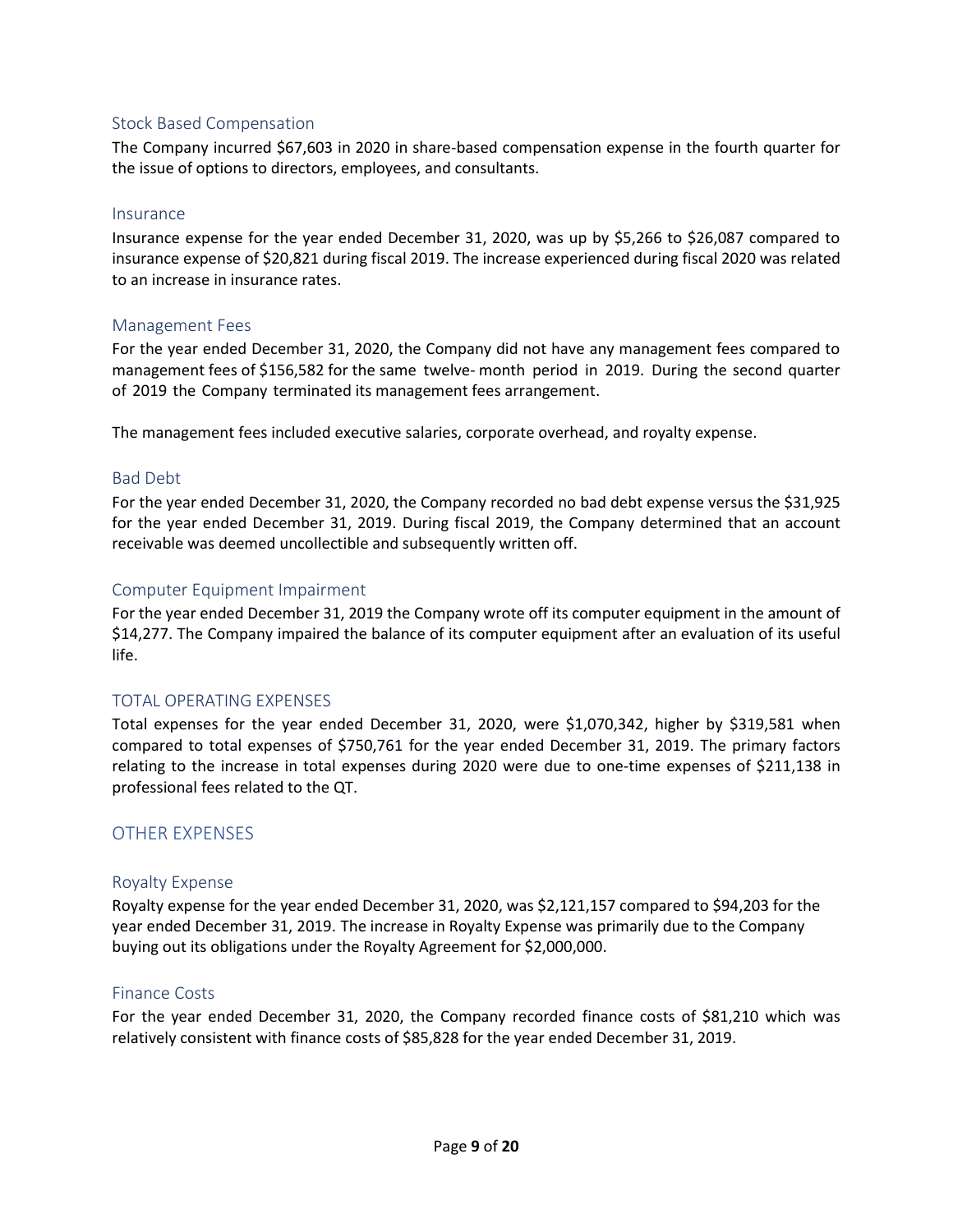### Listing Expense

The company's incurred listing expenses of \$8,749,541 which was primarily comprised of the purchase of common shares, warrants and stock options as well as legal fees and broker work fees and advisory fees.

### Share Swap

As part of the Royalty Agreement buyout, officers of the Company agreed to swap their escrow allotment of shares for June 7, 2021 with Flow Capital Corp. giving rise to a liability of \$546,000 for which they were reimbursed by the Company ("Share swap").

### Other Miscellaneous Expenses

In the fourth quarter of 2020 the Company had \$29,073 in miscellaneous expenses due to the CRA's decision to not allow the Company to claim ITC for CTS. In 2019 miscellaneous expenses were \$nil.

### Foreign Exchange Loss

There was \$7,471 in 2020 in currency exchange loss compared to \$nil in 2019 because of expenses related to monthly royalty payments made to Flow Capital for the Royalty which was required to be paid in US dollars and for exchange loss on the sale of shares held in a related party.

# NET INCOME (LOSS) AND COMPREHENSIVE INCOME (LOSS)

As a result of the above factors, the Company recorded a net loss and comprehensive loss for the year ended December 31, 2020, of \$11,563,042 as compared to a comprehensive income of \$105,974 for the year ended December 31, 2019.

# INCOME (LOSS) PER SHARE – BASIC AND DILUTED

The comprehensive loss per share- basic and diluted for the year ended December 31, 2020 was \$4.36 compared to a comprehensive income per share-basic and diluted of \$858 for the year ended December 31, 2019.

# SUMMARY OF QUARTERLY RESULTS

### Fiscal 2020

The following tables reflect the summary of quarterly results for the periods set out:

|                                              | December 31, | September 30, | <b>June 30,</b> | March 31,   |
|----------------------------------------------|--------------|---------------|-----------------|-------------|
| <b>Quarter Ended</b>                         | 2020         | 2020          | 2020            | 2020        |
| <b>Total revenue</b>                         | \$1,482,352  | \$1,518,375   | \$1,171,248     | \$1,283,866 |
| <b>Gross profit</b>                          | 282,993      | 286,208       | 220,942         | 251,608     |
| <b>Expenses</b>                              | 11,951,258   | 278,009       | 172,985         | 202,542     |
| Net income (loss)                            | (11,668,265) | 8,199         | 47,958          | 49,067      |
| Income (loss) per share-basic and<br>diluted | \$(0.30)     | \$51          | \$300           | \$307       |

Revenue over the four quarters during fiscal 2020 remained relatively consistent averaging about \$1,363,882 per quarter. Admin and sublease revenue fluctuated slightly going up and down between each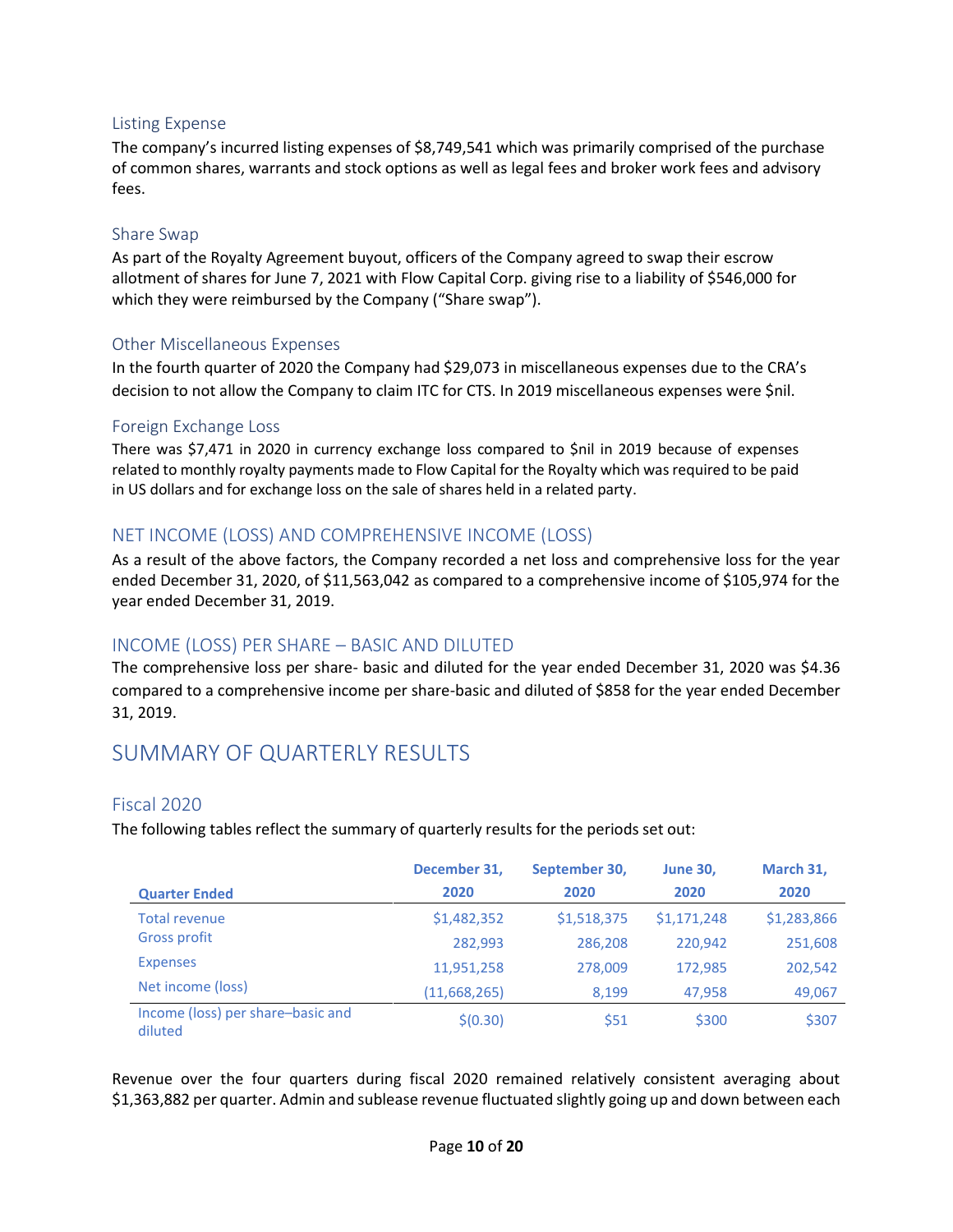quarter and finished off with a \$3,489 decrease from Q1 to Q4. During the quarter ending December 31, 2020, the Company incurred a net loss due to the listing expense of \$8,644,003.

During fiscal 2020, gross profit fluctuated slightly over the four quarters averaging about \$260,360 per quarter.

Expenses over the four quarters in fiscal 2020 fluctuated primarily due to changes in professional fees and general and administrative costs. During the three-month period ended December 31, 2020, the company's incurred a listing expenses of \$8,644,003, which resulted in the drastic increase in expenses for the quarter compared to the other quarters of 2020.

## Fiscal 2019

The following tables reflect the summary of quarterly results for the periods set out:

|                                              | December 31, | September 30, | <b>June 30,</b> | March 31,   |
|----------------------------------------------|--------------|---------------|-----------------|-------------|
| <b>Quarter Ended</b>                         | 2019         | 2019          | 2019            | 2019        |
| Total revenue                                | \$1,449,239  | \$1,371,537   | \$1,437,440     | \$1,114,604 |
| <b>Gross margin</b>                          | 271,254      | 263,944       | 295,713         | 205,855     |
| <b>Expenses</b>                              | 321,471      | 189,833       | 172.036         | 247,452     |
| Net income (loss)                            | (50, 217)    | 74,111        | 123,677         | (41, 597)   |
| Income (loss) per share-basic and<br>diluted | $$$ (314)    | \$557         | \$1,237         | \$(416)     |

Revenue over the four quarters during fiscal 2019 grew steadily, as demand for the Company's teleradiology services increased. Admin and sublease revenue remained relatively consistent throughout the four quarters. During the quarter ending September 30, 2019, the Company incurred a decrease in teleradiology revenue due to a reduction in patient volume.

During fiscal 2019, gross margin over the four quarters rose consistently as result of increased revenue which was partially offset by the gradual higher cost of sales including readings fees.

Expenses over the four quarters in fiscal 2019 fluctuated primarily due to changes in finance costs, premises rental costs, professional fees, insurance, and general and administrative costs. During the three-month period ended March 31, 2019, the Company incurred managements of \$156,582. During the quartered ended December 31, 2019, the Company experienced higher costs related to audit fees.

# LIQUIDITY AND CAPITAL RESOURCES

As at December 31, 2020, the Company had cash and cash equivalents in the amount of \$905,546 compared to a bank overdraft of \$2,103 at December 31, 2019. On December 31, 2020, the Company had working capital of \$486,130 compared to a working capital deficiency of \$741,604 at December 31, 2019.

The Company's current assets as of December 31, 2020, excluding cash and cash equivalents were \$1,011,146 (December 31, 2019: \$622,010) which consisted of accounts receivable in the amount of \$562,099 (December 31, 2019: \$515,919), a \$nil amount for 'due from parent company' (December 31,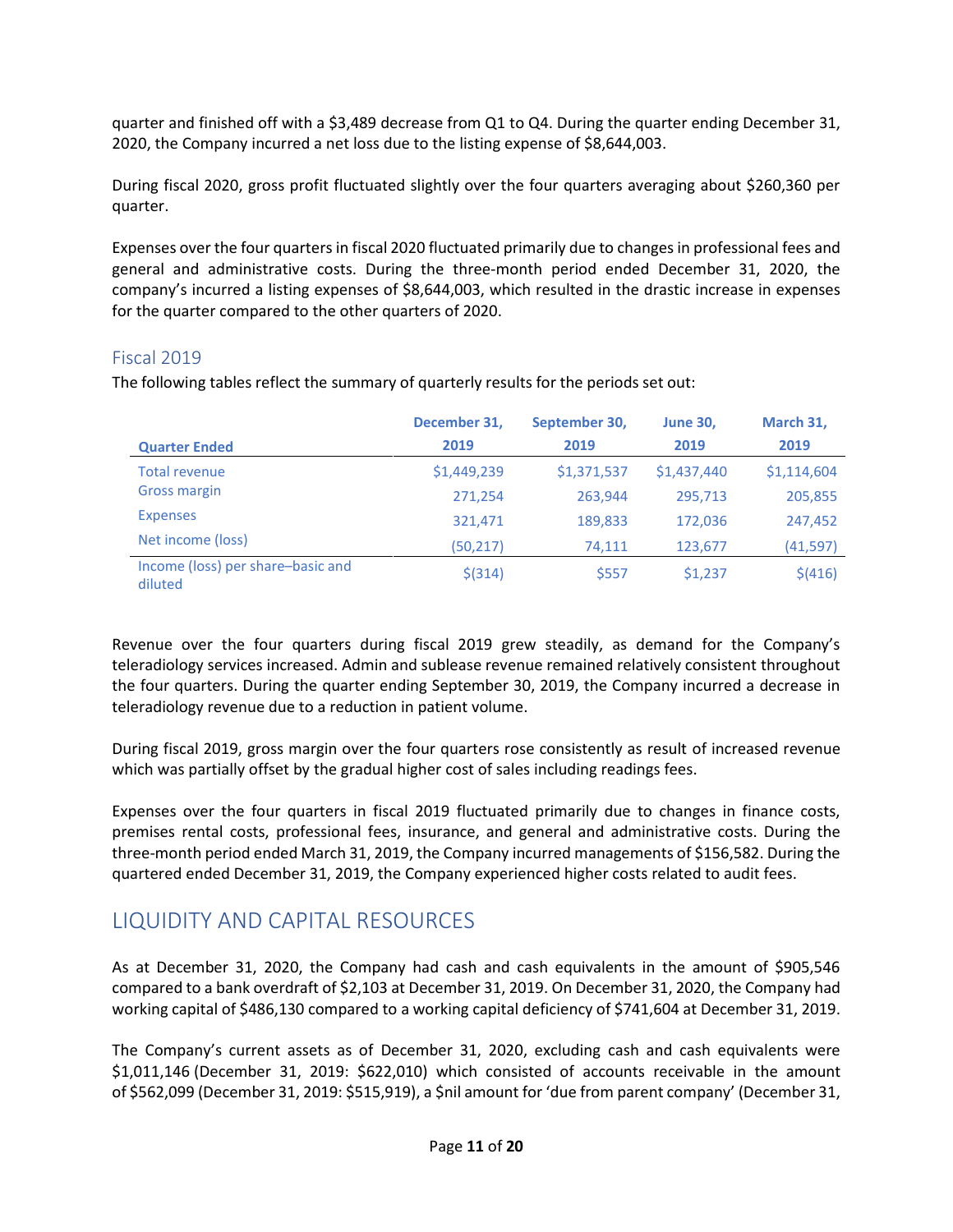2019: \$92,496), HST receivable of \$83,020 (December 31, 2019: \$6,145) and prepaid expenses and deposits totalling \$366,028 (December 31, 2019: \$7,450).

Current liabilities as at December 31, 2020, were \$1,430,562 (December 31, 2019: \$1,363,614) which were comprised of accounts payables and accrued liabilities of \$1,006,949 (December 31, 2019: \$1,170,874), current portion of lease liabilities \$34,436 (December 31, 2019: \$27,552), 'due to director' \$340,114 (December 31, 2019: \$145,190), current portion of long-term debt which is \$nil (December 31, 2019: \$98,995), and due to related party of \$49,063 (December 31, 2019: \$nil).

The continuing operations of the Company are dependent upon its ability to raise adequate financing and to continue its operations in the future. For the year ended December 31,2020, the Company had a net loss and comprehensive loss of \$11,563,042 and as a t December 31, 2020 an accumulated deficit of \$12,412,575. These uncertainties may castsignificant doubt upon the Company's ability to continue as a going concern.

Although the Company has been successful in borrowing funds or raising equity capital in the past, there can be no assurance that the Company will have sufficient financing to meet its future capital requirements, orthat additional financing will be available on terms acceptable to the Company in the future. The Company has and may continue to have capital requirements in excess of its currently available resources.

# Covid-19

In March 2020, the World Health Organization declared a global pandemic related to the virus known as COVID-19. The expected impacts on global commerce are anticipated to be far reaching. To date there have been significant wide-spread stock market declines and the movement of people and goods has become restricted. As the Company has no material operating income or cash flows, it will be reliant on additional financing to fund ongoing operations and future acquisitions. An extended disruption may affect the Company's ability to obtain additional financing. The impact on the economy and the Company is not yet determinable; however, the Company's financial position, results of operations and cash flows in the current period have been impacted as patient volume has decreased resulting in decreased revenues for the Company. The Company's financial position, results of operations and cash flows in future periods may be materially affected. In particular, there may be heightened risk of liquidity or going concern uncertainty.

# Liquidity Risk

Liquidity risk is the risk that the Company cannot meet a demand for cash or fund its obligations as they become due. The Company's approach to managing liquidity risk is to ensure that it will have sufficient liquidity to meet liabilities as they become due. The Company is expanding and to meet its short and longer-term working capital requirements, the Company will attempt, if necessary, to secure further financing to ensure that those obligations are properly discharged. Operationally, the Company manages its liquidity by continuously monitoring forecasted and actual gross profit, expenses, and cash flows from operations. There have been no changes to this risk exposure from 2019.

The following tables illustrate the contractual maturities of financial liabilitiesforthe years set out: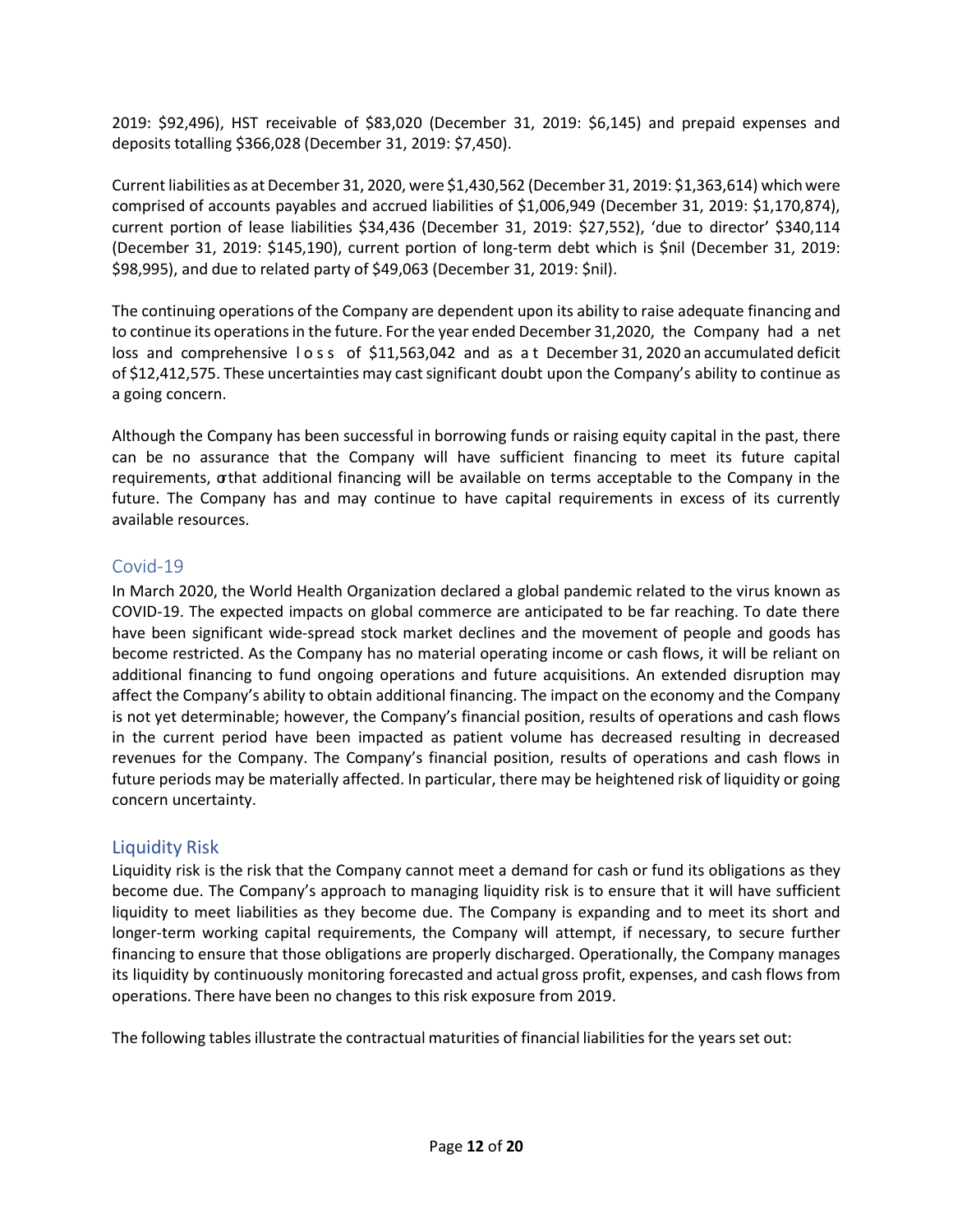| <b>December 31, 2020</b> | <b>Payments Due by Period \$</b> |             |         |         |       |
|--------------------------|----------------------------------|-------------|---------|---------|-------|
|                          | <b>Total</b>                     | Less than 1 | $1 - 3$ | $4 - 5$ | After |
|                          |                                  | vear        | vears   | Years   | 5     |
|                          |                                  |             |         |         | years |
| <b>Bank overdraft</b>    |                                  |             |         |         |       |
| Accounts payable and     |                                  |             |         |         |       |
| accrued liabilities      | 1,006,949                        | 1,006,949   |         |         |       |
| Lease liabilities        | 61,021                           | 34,436      | 26,585  |         |       |
| Due to director          | 340,114                          | 340,114     |         |         |       |
| Due to Related Party     | 49,063                           | 49,063      |         |         |       |
| Long term debt           | 60,000                           |             | 60,000  |         |       |
| <b>TOTAL</b>             | 1,517,147                        | 1,430,562   | 86,585  |         |       |

| <b>December 31, 2019</b>                      | Payments Due by Period \$ |                     |                  |                  |                     |
|-----------------------------------------------|---------------------------|---------------------|------------------|------------------|---------------------|
|                                               | <b>Total</b>              | Less than 1<br>year | $1 - 3$<br>years | $4 - 5$<br>Years | After<br>5<br>years |
| <b>Bank overdraft</b><br>Accounts payable and | 2,103                     | 2,103               |                  |                  |                     |
| accrued liabilities<br>Lease liabilities      | 1,089,774<br>88,249       | 1,089,774<br>27,552 | 60,697           |                  |                     |
| Due to director                               | 145,190                   | 145,190             |                  |                  |                     |
| Long term debt                                | 98,995                    | 98,995              |                  |                  |                     |
| <b>TOTAL</b>                                  | 1,424,311                 | 1,363,614           | 60,697           | ٠                |                     |

# CAPITAL RESOURCES

The Company defines capital as total shareholders' equity and long-term debt. The Company manages its capital structure, based on the funds available to the Company, to support the growth and development of its operations and bring new products to market and to ensure it continues as a going concern. The Board of Directors does not establish quantitative return on capital criteria for management, but rather relies on the expertise of the Company's management to sustain future development of the business. The Company will continue to assess new opportunities and seek to acquire an interest in growth situationsif it feels there is sufficient economic potential and if it has adequate financial resources to do so.

Management reviews its capital management approach on an ongoing basis and believes that this approach, given the relative size of the Company, is reasonable. There were no changes in the Company's approach to capital management during the years ended December 31, 2020 and 2019. The Company is not subject to externally imposed capital requirements.

# OFF-BALANCE SHEET ARRANGEMENTS

The Company does not have any Off-Balance Sheet arrangements.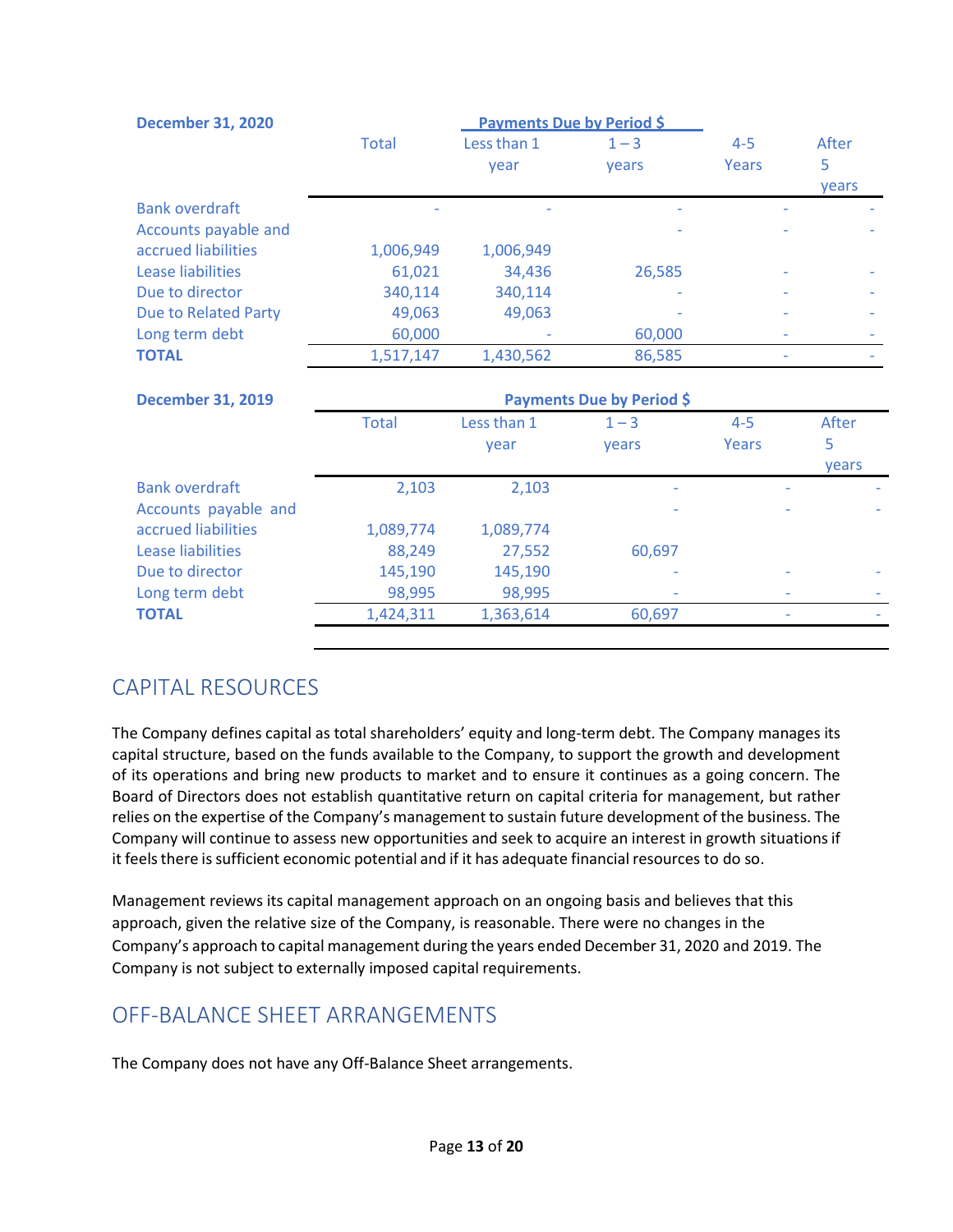# RELATED PARTY TRANSACTIONS AND BALANCES

Related parties include key management being the Company's executive officers, the Board of Directors, close family members and enterprises that are controlled by these individuals as well as certain persons performing similar functions. The following related party transactions were conducted in the normal course of operations and were made on an arm's length basis:

| <b>Years Ended December 31,</b>        |         | 2020                     |         | 2019    |
|----------------------------------------|---------|--------------------------|---------|---------|
| Management fees                        |         | $\overline{\phantom{0}}$ |         | 156,582 |
| Key management compensation            | 477,600 |                          | 240,000 |         |
| Share swap                             | 546,000 |                          |         |         |
| Share-based compensation               | 53,196  |                          |         |         |
| Interest expense on related party loan | 6.079   |                          | 13.435  |         |
|                                        |         | \$1,082,875              |         | 410,017 |

An officer of the Company loaned the Company \$100,655 as at June 29, 2018. The amount is represented by a promissory note that was due on June 30, 2020. Interest on the note was 12%. The Company can and has made early payments towards the principal amount of the loan. On June 30, 2019 \$50,000 of the loan was converted into 33 common shares of the Company. As at December 31, 2019, the balance of the loan was \$50,655 in principal and \$13,435 in accrued interest. The loan was repaid during the year.

On September 24, 2019, the Company borrowed \$15,000 from an officer of the Company with no set terms of repayment or interest. On September 30, 2019, the Company issued 27 common shares in exchange for the \$15,000 loan and for \$26,500 of past due salary.

During the year ended December 31, 2020, CTS paid management fees to a shareholder, for executive salaries and certain corporate overheads, of \$nil (2019 - \$156,582). As at December 31, 2020, \$49,063 was due to the shareholder (2019 – receivable of \$92,496) for past due loans payable. The amounts due to/from the shareholder are unsecured, non-interest bearing and due on demand.

# FOURTH QUARTER RESULTS

| <b>Quarter Ended</b>             | <b>December 31, 2020</b> | <b>December 31, 2019</b> |
|----------------------------------|--------------------------|--------------------------|
| Total revenue                    | \$1,482,352              | \$1,449,239              |
| <b>Gross margin</b>              | 282.993                  | 271,254                  |
| <b>Expenses</b>                  | 12,191,544               | 321,471                  |
| Net loss                         | (11,908,240)             | (50, 217)                |
| Loss per share-basic and diluted | \$(0.30)                 | $$$ (314)                |

# REVENUES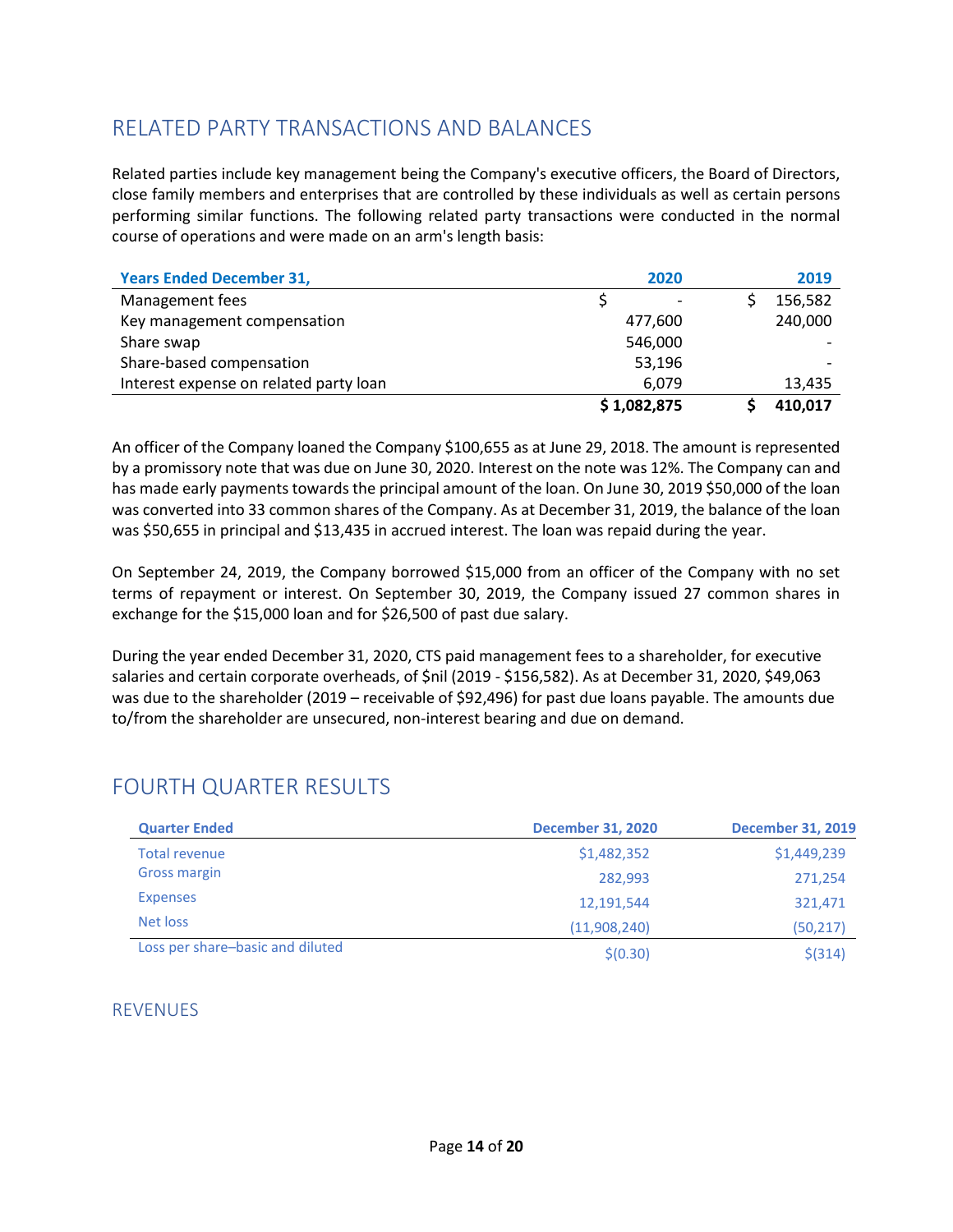### Teleradiology

For the three months ended December 31, 2020, the Company's teleradiology revenue remained relatively consistent, increasing by \$2,386 to \$1,451,625 compared to teleradiology revenue of \$1,449,239 for the three months ended December 31, 2019.

### Admin and Other

For the three months December 31, 2020, the Company's admin and sublease revenue was \$28,014 which increased by \$8,548 compared to admin and sublease revenue of \$19,466 for the three months ended December 31, 2019. The minor increase was related to higher study fees received.

## TOTAL REVENUE

Total revenue for the three months December 31, 2020, was up \$38,802 to \$1,482,041 compared to \$1,449,239 for the three months ended December 31, 2019. The increase in total revenue is primarily a result of the increased teleradiology revenue.

## COST OF SALES

### Radiologist Reading Fees

For the three months ended December 31, 2020, the Company's reading fees totaled \$1,164,239 higher by \$18,913 compared to reading fees of \$1,145,326 for the three months ended December 31, 2019. The increase in reading fees in the current three-month period is a result of the increased operations due to increased demand for the Company's services.

### Medical Imaging Software

PACS costs for the three months ended December 31, 2020, were up slightly at \$19,630 compared medical images archiving costs of \$17,534 for the three-month period ended December 31, 2019. The minor increase was related to an increase in patient volume requiring diagnostic interpretation during fiscal 2020.

### Internet Connectivity

For the three months ended December 31, 2020, the Company's internet connectivity costs were \$3,390 which decreased by \$1,935 compared to the \$5,325 for the same three-month period in fiscal 2019.

### Medical Director Expenses

For the three months ended December 31, 2020, lead radiologist and medical director expenses were up by \$400 to \$10,200 compared to lead radiologist and medical director expenses of \$9,800 for the threemonth period ended December 31, 2019. The higher costs experienced during the three-month period ended December 31, 2019, was related to the increased operations of the Company.

### TOTAL COST OF SALES

Total cost of sales during the current year 2020 including reading fees, PACS, internet connectivity and, radiologists and medical director expenses were \$4,414,089 compared to \$4,336,054. Higher cost of sales experienced during fiscal 2020, was primarily a result of increased operations due to higher demand for the Company's services.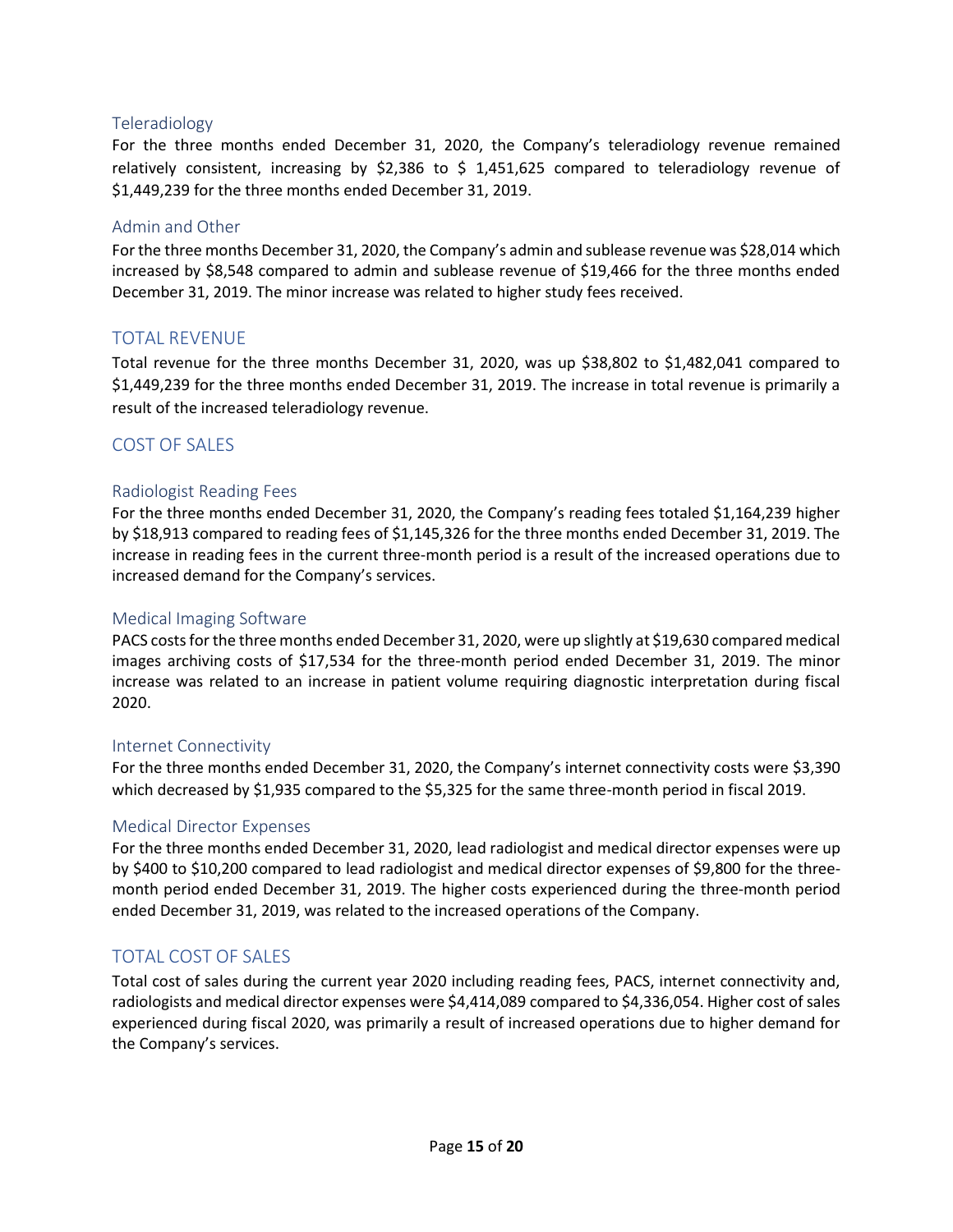### GROSS PROFIT

As a result of the above revenues net of cost of sales, the Company's gross margin increased by\$11,428 to \$282,682 for the three-month period ending December 31, 2020, versus gross margin of \$271,254 for the same three-month period in 2019.

### EXPENSES

### Salaries and Wages

For the three months ended December 31, 2020, the Company recorded salaries and wages of \$211,671 compared to \$143,759 for the same three-month period ended December 31, 2019. The increase in salaries recorded in the 4th quarter of fiscal 2020, was a result of increased salaries and bonuses for the Company's executives.

### Depreciation and Amortization

For the three months ended December 31, 2020, depreciation and amortization costs were \$8,183 versus \$11,570 for the same three-month period in 2019. The decrease in depreciation and amortization costs for the three-month period in 2020, was due to a decrease in the Company's office and computer lease assets.

### General and Administrative

General and administrative costs totaled \$45,597 up \$31,262 for the three months ended December 31, 2020, compared to general and administrative costs of \$14,335 for the same three-month period in 2019. The Company experienced an increase in general and administrative costs during the current period in fiscal 2020, because of the change in the Company's PACS imaging software systems, additional dues and subscriptions for new computer services and investment advisor awareness consultants related to the Company going public.

### Professional Fees

For the three months ended December 31, 2020, the Company recorded professional fees of \$473,124 up considerably by \$437,961 compared to \$35,163 for the three months ended December 31, 2019. The increase in professional fees for the three months ended December 31, 2020, was primarily attributed to increased consulting and legal fees in the fourth quarter because of the Company's recent acquisitions.

### Professional Fees Related to the RTO

In 2020 the Company had \$191,687 in Legal, Accounting and Exchange fees that were all directly related to the QT. In 2019 these amounts were \$nil.

### Premises Rental

For the three months ended December 31, 2020, the Company incurred premises rental costs of \$2,811 compared to premises rental costs of \$13,150 for the three months ended December 31, 2019. The decrease in premises rental costs during the three-month period in fiscal 2020 was attributed to a reduction in rent costs after the Company moved its offices and the implementation of IFRS 16 and the new on-balance sheet accounting treatment for the Company's computer and premises rental leases.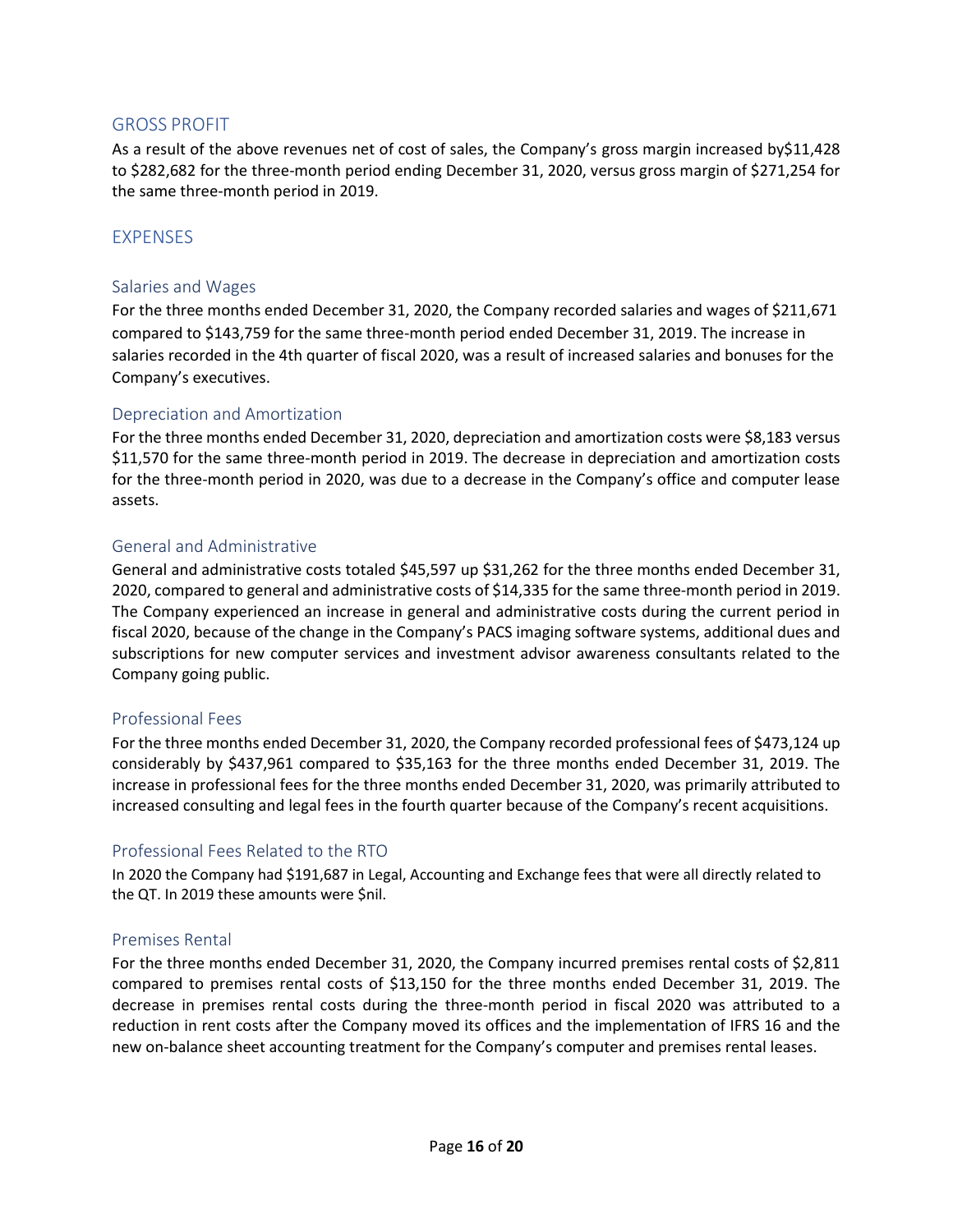### Stock Based Compensation

The Company incurred \$67,603 in 2020 in share-based compensation expense on the issue of options to directors, employees, and consultants.

#### Insurance

Insurance expense for the three months ended December 31, 2020, was up by \$276 to \$5,286 when compared to \$5,010 for the same period in 2019.

### Bad Debt

For the three months ended December 31, 2020, the Company did not record any bad debt expense versus the \$31,925 for the three-month period ended December 31, 2019. During fiscal 2019, the Company determined that an account receivable was deemed uncollectible and subsequently written off.

### Computer Equipment Impairment

For the three months ended December 31, 2020 the Company did not record any computer equipment impairment, compared to the same period in 2019 where the company wrote off its computer equipment in the amount of \$14,277. During the 4th quarter of fiscal 2019, the Company impaired the balance of its computer equipment upon an evaluation of its useful life.

### TOTAL OPERATING EXPENSES

Total expenses for the three months ended December 31, 2020, were \$628,502, higher by \$307,031 when compared to total expenses of \$321,471 for the three months ended December 31, 2019. The primary factors relating to the increase in total expenses during the fourth quarter of 2020 were due to one-time expenses of \$211,138 in professional fees related to the QT as well as general and administration expenses increasing due to advertising.

### OTHER EXPENSES

### Royalty Expense

Royalty expense for the three ended December 31, 2020 was \$2,027,807 compared to \$33,115 for the three months ended December 31, 2019. The increase in Royalty expense was due to the Company buying out the Royalty during the quarter for \$2,000,000.

### Finance Costs

For the three months ended December 31, 2020, the Company recorded finance costs of \$30,967 which was up by \$11,800 versus finance costs of \$19,167 for the three-month period ended December 31, 2019. The increase in finance costs during fiscal 2019 was primarily related to the iCapital loan repayment.

### Listing Expense

The company's incurred listing expenses in the fourth quarter of 2020 of \$8,749,541 which was primarily comprised of the purchase of common shares, warrants and stock options as well as legal fees and broker work fees and advisory fees.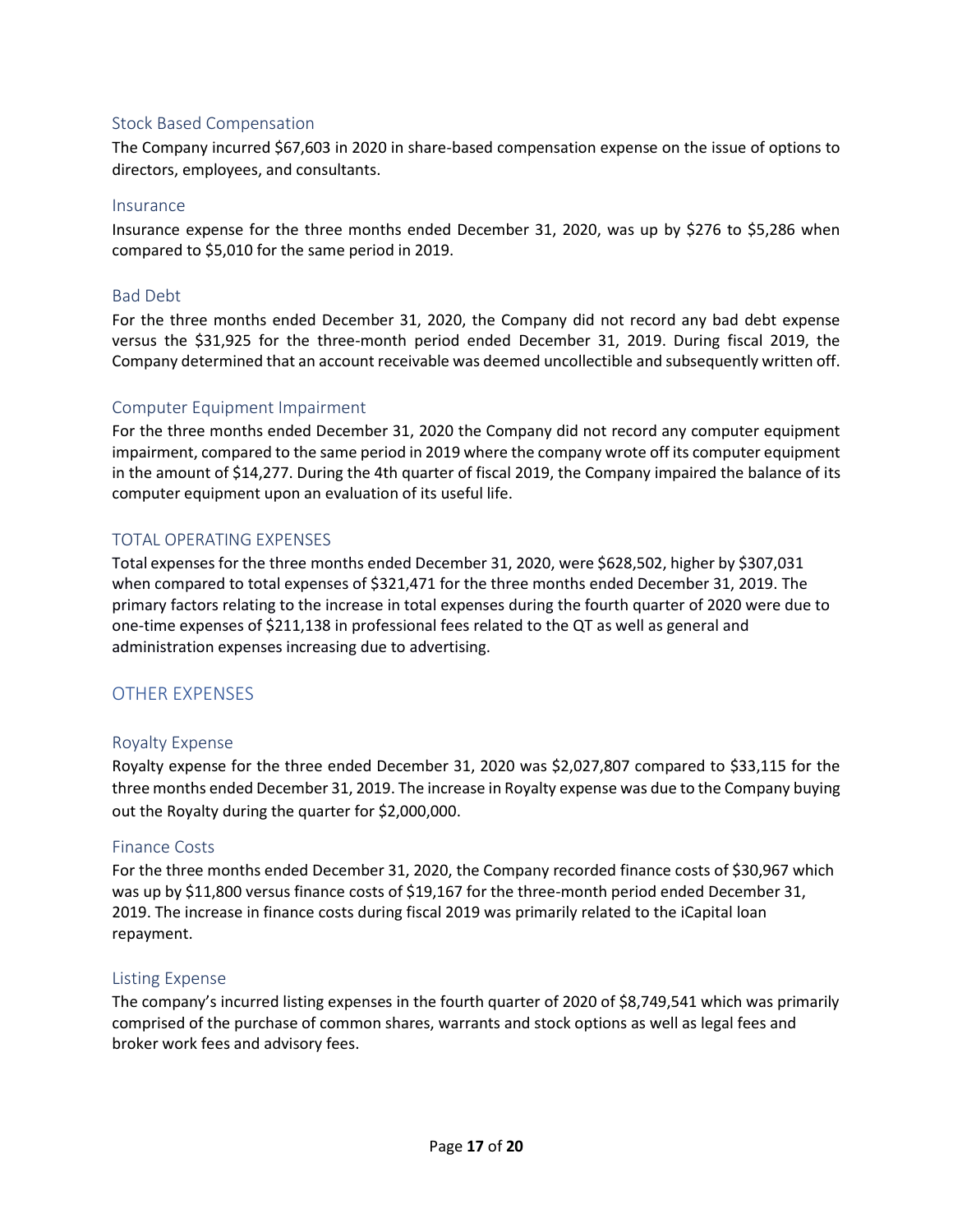### Share Swap

As part of the Royalty Agreement buyout, officers of the Company agreed to swap their escrow allotment of shares for June 7, 2021 with Flow giving rise to a liability of \$546,000 for which they were reimbursed by the Company ("Share swap").

### Other Miscellaneous Expenses

In the 2020 the Company had \$29,073 in miscellaneous expenses due to the CRA's decision to not allow the Company to claim ITC for CTS. In 2019 miscellaneous expenses were \$nil.

### Foreign Exchange Loss

There was \$5,135 in the fourth quarter in currency exchange loss compared to \$nil in the fourth quarter of 2019 because of expenses related to monthly royalty payments made to Flow Capital for the Royalty which was required to be paid in US dollars and for exchange loss on the sale of shares held in a related party.

# TOTAL EXPENSES

Total expenses for the three months ended December 31, 2020, were \$12,191,544 higher by \$11,870,073 compared to \$321,471 for the three-month period ended December 31, 2019. The increase in total expenses for the three-month period ended December 31, 2020 was primary related to the listing expense of \$8,644,004 and royalty expense of \$2,027,807.

# NET LOSS AND COMPREHENSIVE LOSS

As a result of the above factors, the net loss and comprehensive loss for the three months ended December 31, 2020, was \$11,908,551 down \$11,855,334 compared to a net loss and comprehensive loss of \$50,217 for the three months ended December 31, 2019.

# LOSS PER SHARE – BASIC AND DILUTED

The loss per share-basic and diluted for the three months ended December 31, 2020 was \$0.30 versus the loss per share-basic and diluted of \$314 for the comparable three-month period in 2019.

# PROPOSED TRANSACTIONS

The Company does not have any proposed transactions.

# CHANGES IN ACCOUNTING POLICIES

The Company had no accounting policy changes in 2020 and none are planned for 2021.

# FINANCIAL INSTRUMENTS AND OTHER INSTRUMENTS

On April 17, 2020, the Company entered a CEBA loan with TD Canada Trust for \$40,000. The initial term of the loan is until December 31, 2022 and if paid in full by that time no interest will be due under the loan and the Company will only be required to pay back \$30,000. If the loan is not paid in full by December 31,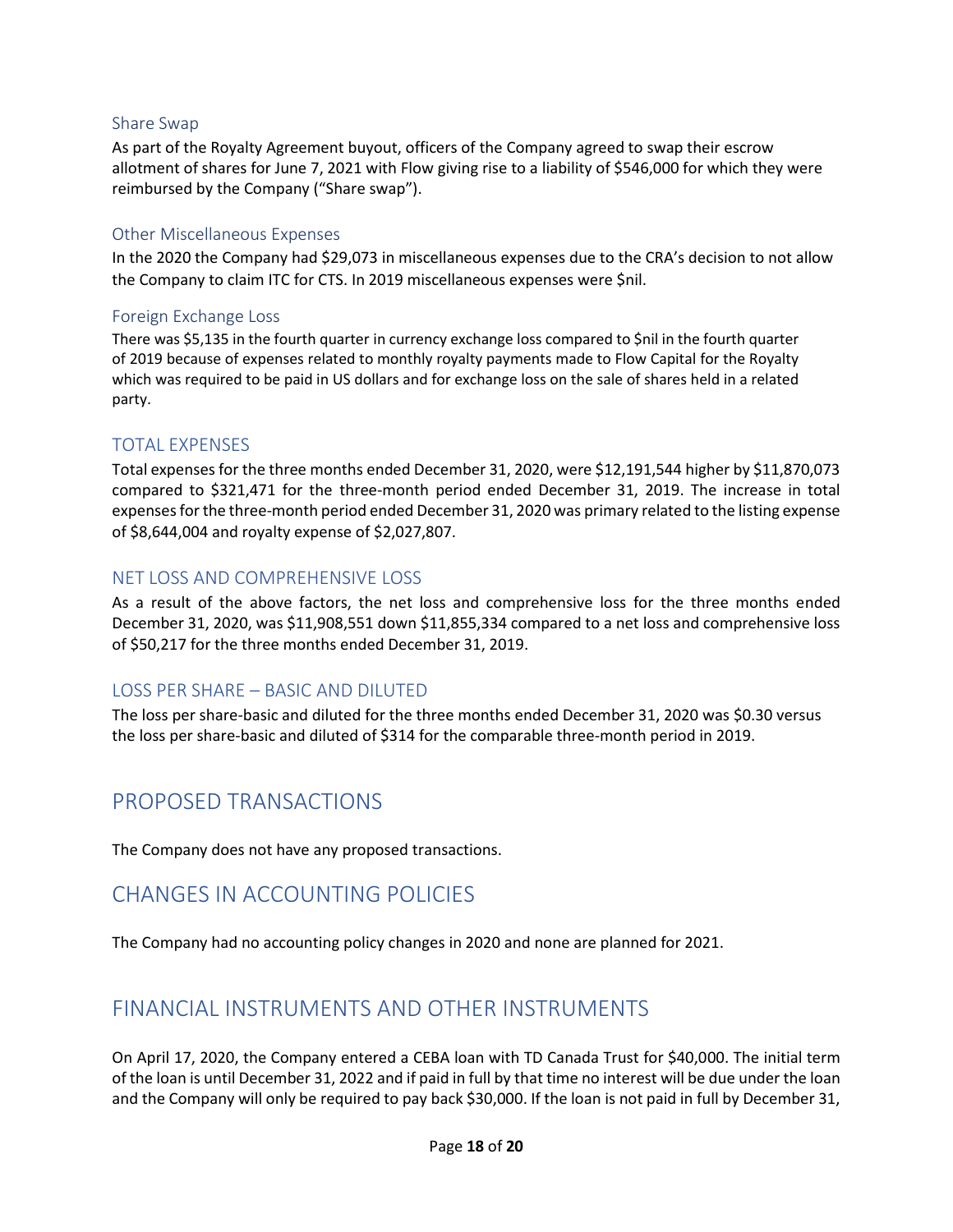2022 it will convert into a 3- year term loan with interest at 5%. On December 30, 2020, the Company received the CEBA extension loan of \$20,000 so the full CEBA loan now has a balance of \$60,000 and if paid back by December 31, 2022 only \$40,000 will need to be repaid.

# Credit risk

Credit risk is the risk of loss associated with a counter-party's inability to fulfill its payment obligations. The Company's cash and accounts receivable are exposed to credit risk. Jump's cash is held with a major Canadian-based financial institution and as such management believes that the associated credit risk is remote.

Account receivables represents revenue earned from services rendered to hospitals. The Company has adopted a credit policy under which each new customer is analyzed individually for creditworthiness before the Company's standard payment terms and conditions are offered.

The Company's trade receivables are concentrated among customers in the healthcare industry, which may be affected by adverse government policy impacting that industry. As of December 31, 2020, two customers accounted for greater than 69% of the Company's trade receivable balance.

There have been no changes to this risk exposure from 2019.

The Company's maximum exposure to credit risk as of December 31, 2020 and December 31, 2019, was as follows:

|                               | <b>December 31, 2020</b> | <b>December 31, 2019</b> |
|-------------------------------|--------------------------|--------------------------|
| Cash and cash equivalents     | \$905,546                |                          |
| <b>Accounts receivable</b>    | 562,099                  | 515,919                  |
| Prepaid expenses and deposits | 366,028                  | 7,450                    |
| Due from shareholder          | ٠                        | 92,496                   |
| <b>Total</b>                  | 1,833,673                | 615,865                  |

# SHARE CAPITAL AND RESERVES

# Authorized Share Capital

As at the date of filing this report the Company had 40,658,844 common shares outstanding. There are no other approved classes of shares for the Company.

# Stock Options

As at the date of filing this report the Company had 4,201,112 options issued and outstanding, of which 1,557,778 are vested and exercisable into shares of common stock. (see Financial Statements Note 12)

# **Warrants**

As at the date of filing this report the Company had 10,186,622 common share purchase warrants issued and outstanding. (see Financial Statements Note 13)